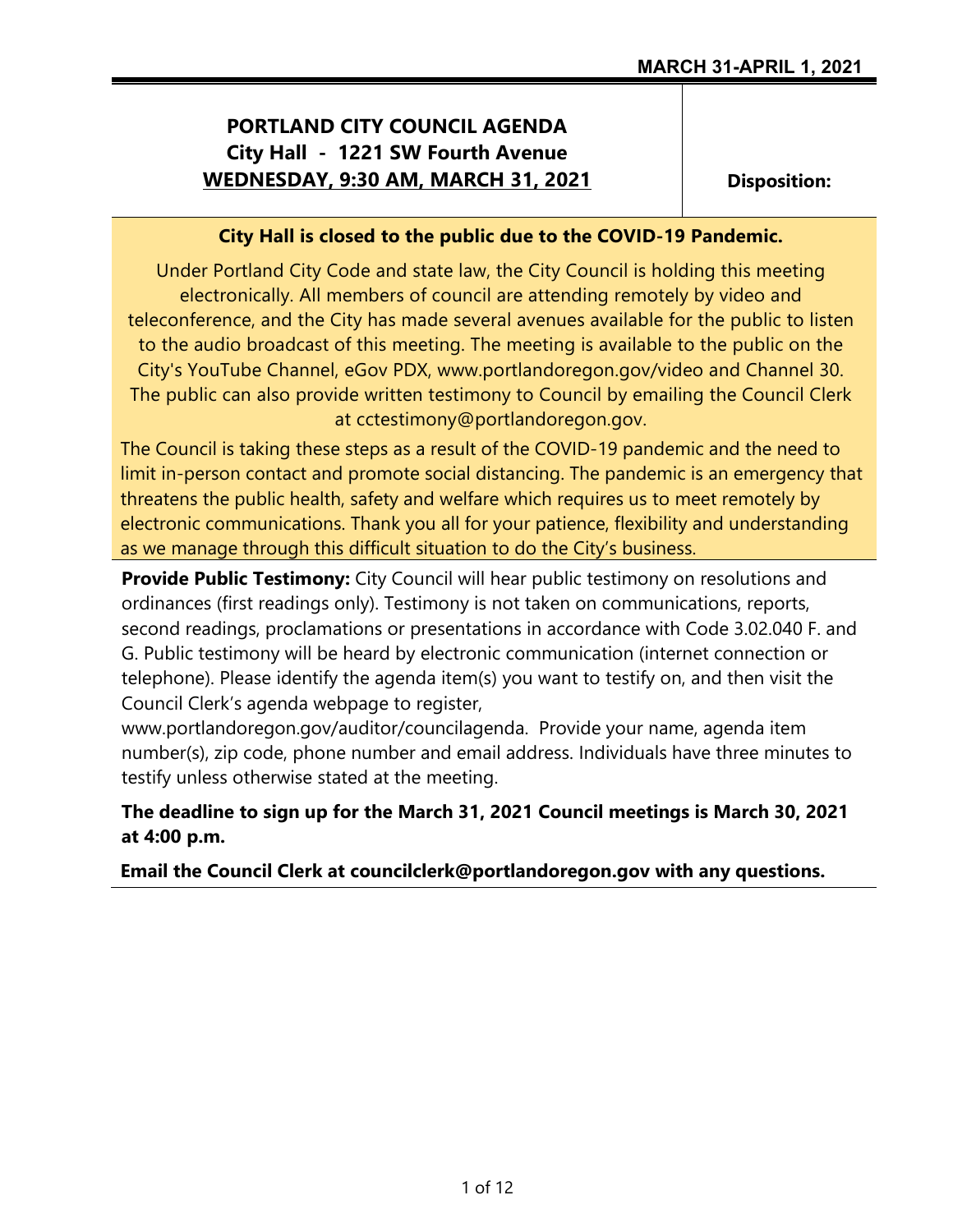|      | <b>TIMES CERTAIN</b>                                                                                                                                                                                                                                                                                                                 |                                                                                                                                                                                                                                                                          |
|------|--------------------------------------------------------------------------------------------------------------------------------------------------------------------------------------------------------------------------------------------------------------------------------------------------------------------------------------|--------------------------------------------------------------------------------------------------------------------------------------------------------------------------------------------------------------------------------------------------------------------------|
| 189  | TIME CERTAIN: 10:00 AM - Accept the 2020 Annual Report<br>for the North and Northeast Neighborhood Housing<br>Strategy Oversight Committee (Report introduced by<br>Commissioner Ryan) 30 minutes requested                                                                                                                          | No fiscal impact.                                                                                                                                                                                                                                                        |
| 190  | <b>TIME CERTAIN: 10:30 AM - Amend provisions of City</b><br>Building Code to clarify permit abandonment, expiration,<br>extensions, and reactivation (Ordinance introduced by<br>Commissioner Ryan; amend Code Chapters 24.10, 24.15,<br>25.05, 26.04, 27.03, and 32.62) 20 minutes requested                                        | This ordinance amends<br>City Building Code to<br>increase clarity and<br>maintain consistency<br>with State Building<br>Code, FCC rules, and<br>BDS practice. There is<br>no fiscal impact to the<br>City anticipated as a<br>result of these<br>clarifying amendments. |
|      | <b>CONSENT AGENDA – NO DISCUSSION</b>                                                                                                                                                                                                                                                                                                |                                                                                                                                                                                                                                                                          |
|      | <b>Commissioner Carmen Rubio</b>                                                                                                                                                                                                                                                                                                     |                                                                                                                                                                                                                                                                          |
|      | <b>Bureau of Planning and Sustainability</b>                                                                                                                                                                                                                                                                                         |                                                                                                                                                                                                                                                                          |
| 191  | Consent to the transfer of Gruetter Sanitary Service Inc.<br>residential solid waste, recycling, and composting collection<br>franchise to Portland Disposal & Recycling (Second Reading<br>Agenda 173)                                                                                                                              | No fiscal impact.                                                                                                                                                                                                                                                        |
|      | <b>Commissioner Jo Ann Hardesty</b>                                                                                                                                                                                                                                                                                                  | The grant has a \$7,999,<br>or 20% required match.                                                                                                                                                                                                                       |
| *192 | <b>Bureau of Transportation</b><br>Accept a grant in the amount of \$32,250 from Oregon<br>Department of Transportation, authorize Intergovernmental<br>Agreement for transportation safety programs, education,<br>and encouragement for people walking, biking, and driving,<br>and appropriate \$30,000 in FY 2020-21 (Ordinance) | The match will be<br>provided by budgeted<br>staff in the FY 2020-21<br>Revised Budget and<br>the FY 2021-22<br>Requested Budget.                                                                                                                                        |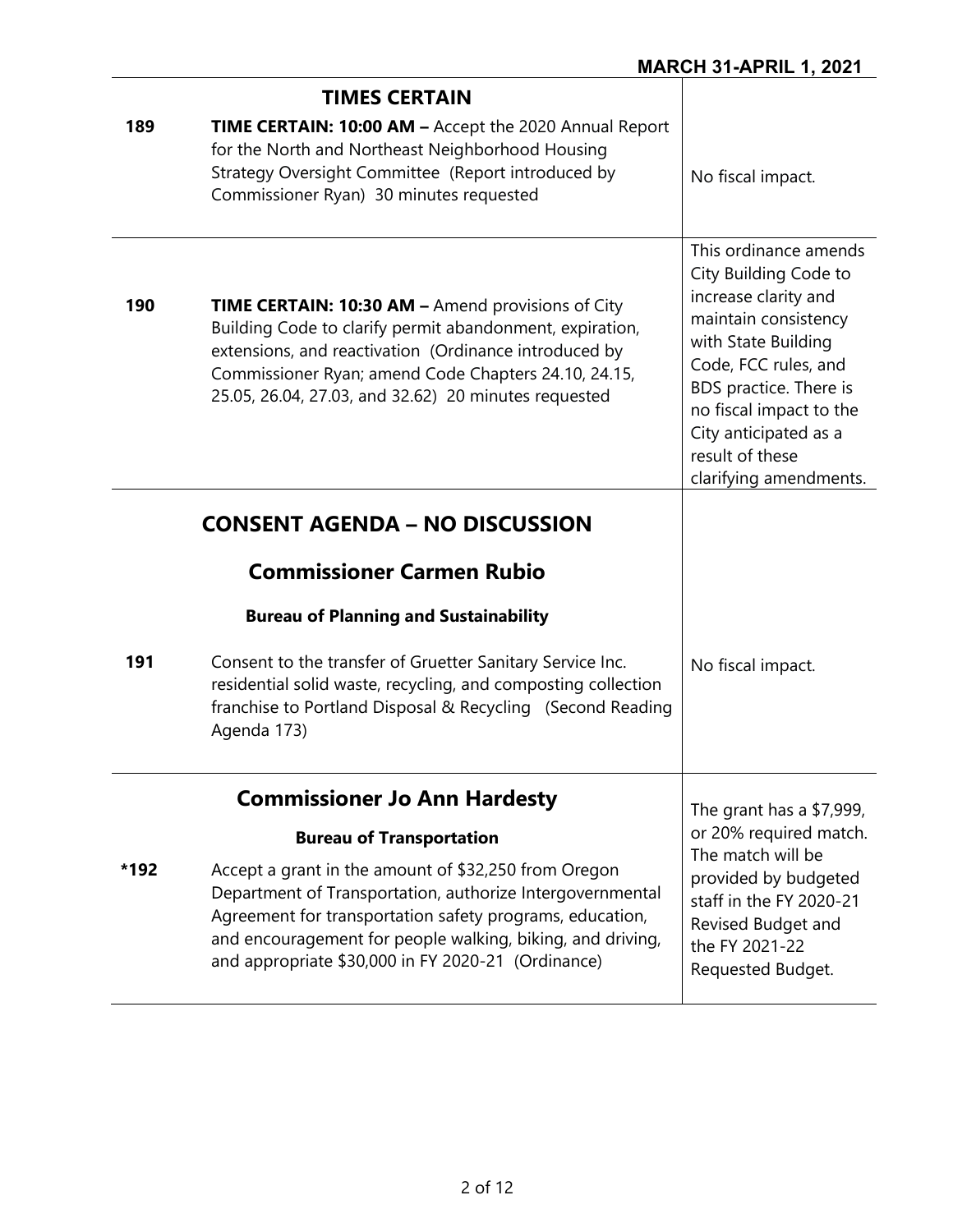# **MARCH 31-APRIL 1, 2021**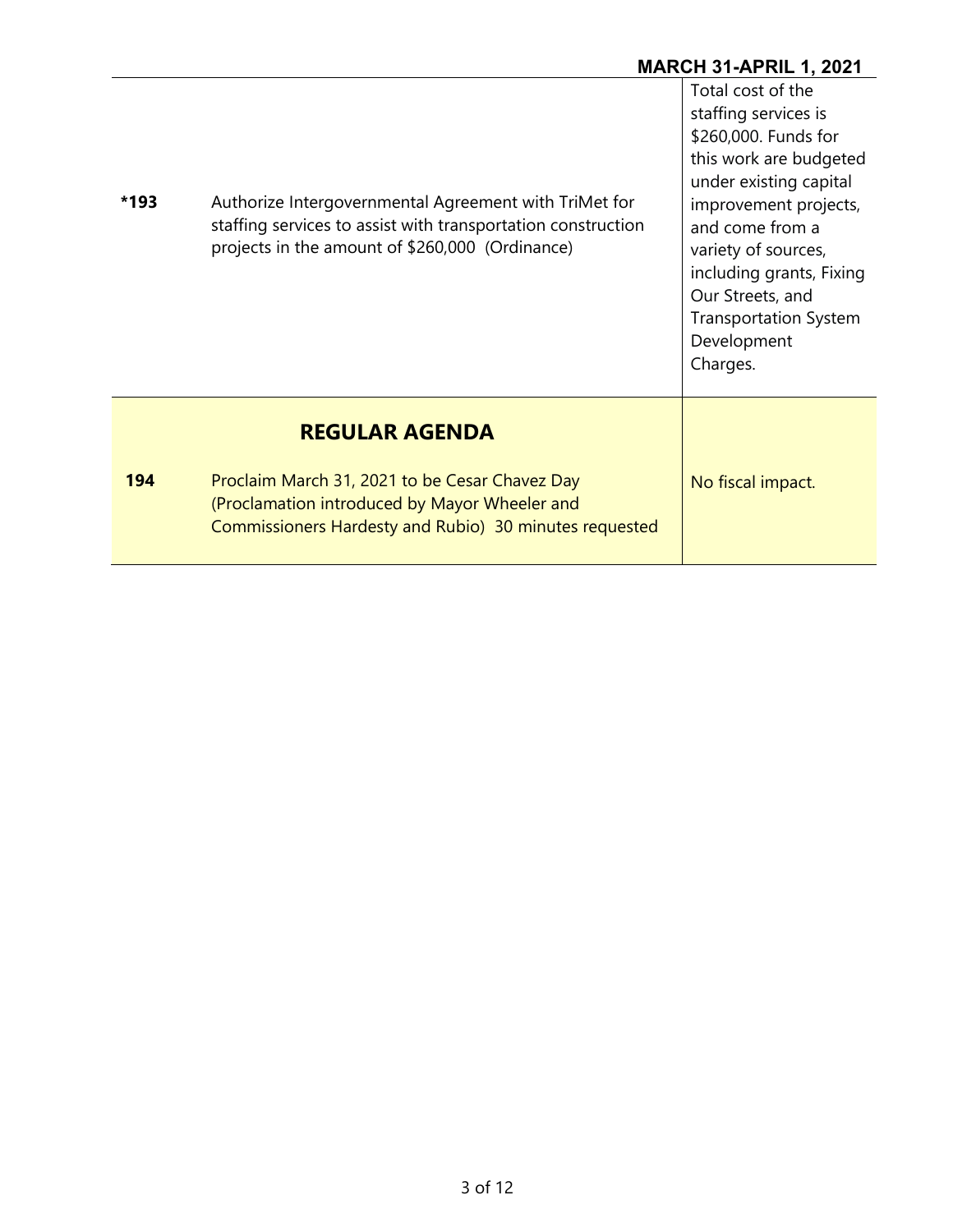| <b>Mayor Ted Wheeler</b>                                                                                                                                                                                                                                                   |                                                                                                                                                                                                                                            |
|----------------------------------------------------------------------------------------------------------------------------------------------------------------------------------------------------------------------------------------------------------------------------|--------------------------------------------------------------------------------------------------------------------------------------------------------------------------------------------------------------------------------------------|
| <b>City Budget Office</b><br>195<br>Amend Portland Utility Board Code with housekeeping<br>changes for clarity and to increase equity and inclusion<br>(Second Reading Agenda 178; amend Code Chapter 3.123)<br>Item 195 will be referred back to the Office of the Mayor. | No direct fiscal<br>impact. It could allow<br>the potential for<br>stipends once policy<br>is developed.<br><b>Estimate annual fiscal</b><br>impact could be up to<br>\$5,500. Determined<br>as allowable expense<br>for rates so would be |
| <b>Office of Management and Finance</b>                                                                                                                                                                                                                                    | divided between PWB<br>and BES.                                                                                                                                                                                                            |
|                                                                                                                                                                                                                                                                            |                                                                                                                                                                                                                                            |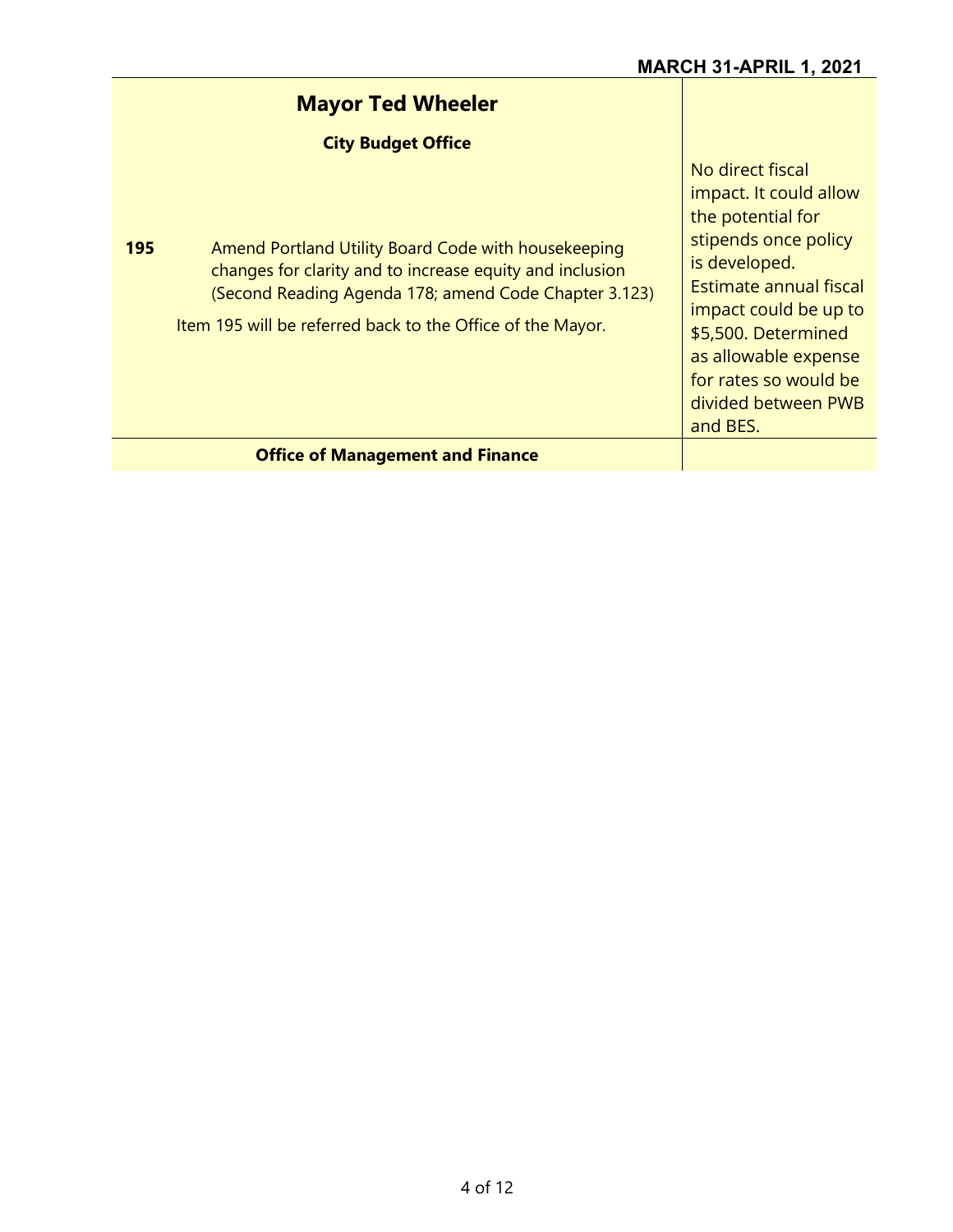|     |                                                                                                                                                                                                                                                                                                                                             | <b>MARCH 31-APRIL 1, 2021</b>                                                                                                                                                                                                                                                                                                                                                                                                              |
|-----|---------------------------------------------------------------------------------------------------------------------------------------------------------------------------------------------------------------------------------------------------------------------------------------------------------------------------------------------|--------------------------------------------------------------------------------------------------------------------------------------------------------------------------------------------------------------------------------------------------------------------------------------------------------------------------------------------------------------------------------------------------------------------------------------------|
| 196 | Authorize price agreements for On-Call Land Survey Services<br>to support design and construction of sanitary and<br>stormwater collection systems, treatment facilities, and<br>watershed restoration projects in amount not to exceed<br>\$10,500,000 (Ordinance; Contract Nos. 31001870, 31001869,<br>and 31001868) 10 minutes requested | The City desires to<br>enter into price<br>agreements with three<br>firms with not-to-<br>exceed contract<br>amounts of \$3,500,000<br>per Price Agreement<br>for a cumulative total<br>not-to-exceed amount<br>of \$10,500,000 for all<br><b>Price Agreements. The</b><br>estimated cost of these<br>price agreements will<br>be funded over the<br>five-year period<br>through annual<br>appropriations in the<br><b>BES budget. All</b> |
|     |                                                                                                                                                                                                                                                                                                                                             | expenses associated<br>with the Price<br><b>Agreements and</b><br>resulting Task Orders<br>will be funded from<br>currently budgeted<br>and forecasted funds.<br>There will be no<br>additional requests for<br>funding outside of the<br>current budget<br>authority.                                                                                                                                                                     |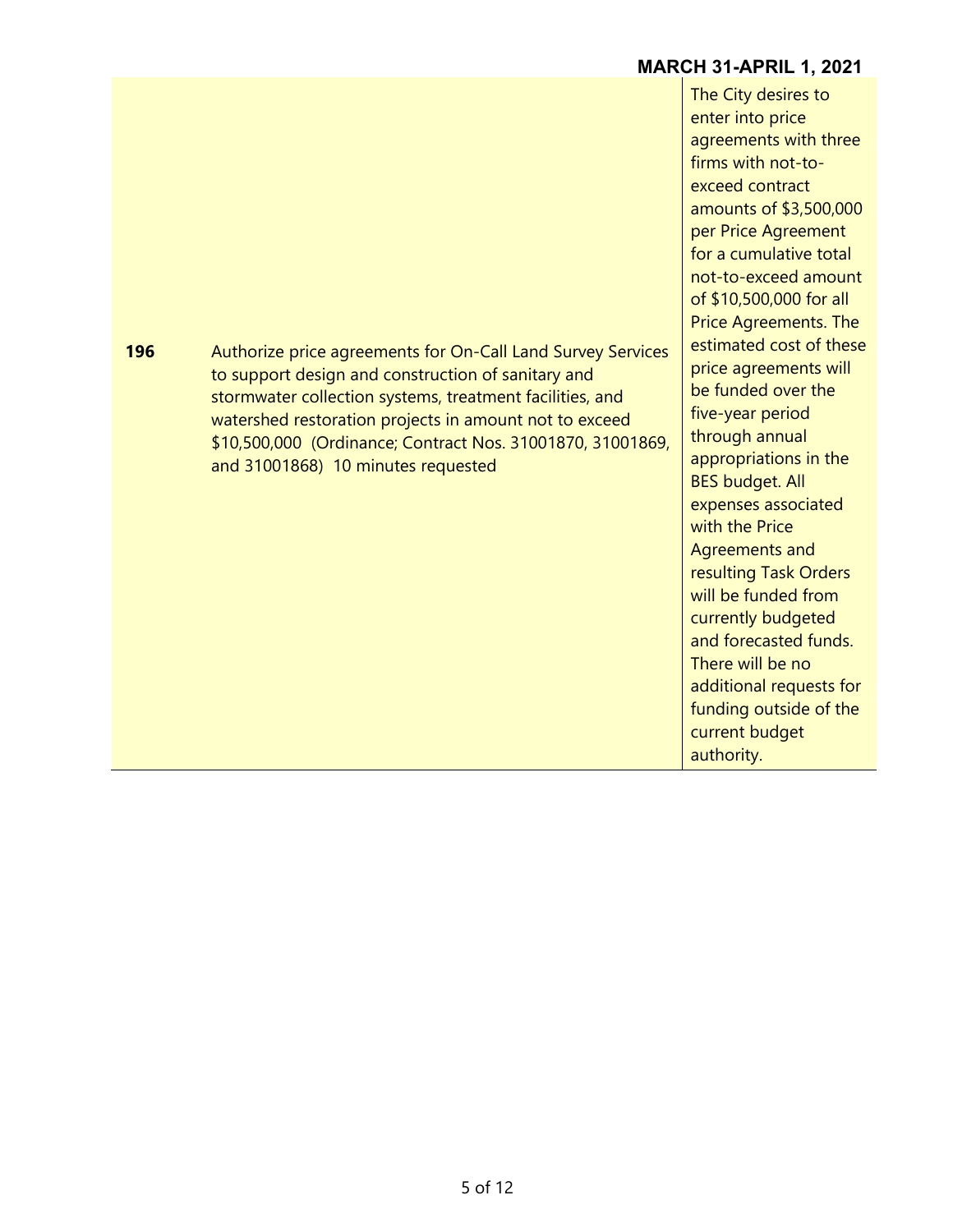# **MARCH 31-APRIL 1, 2021**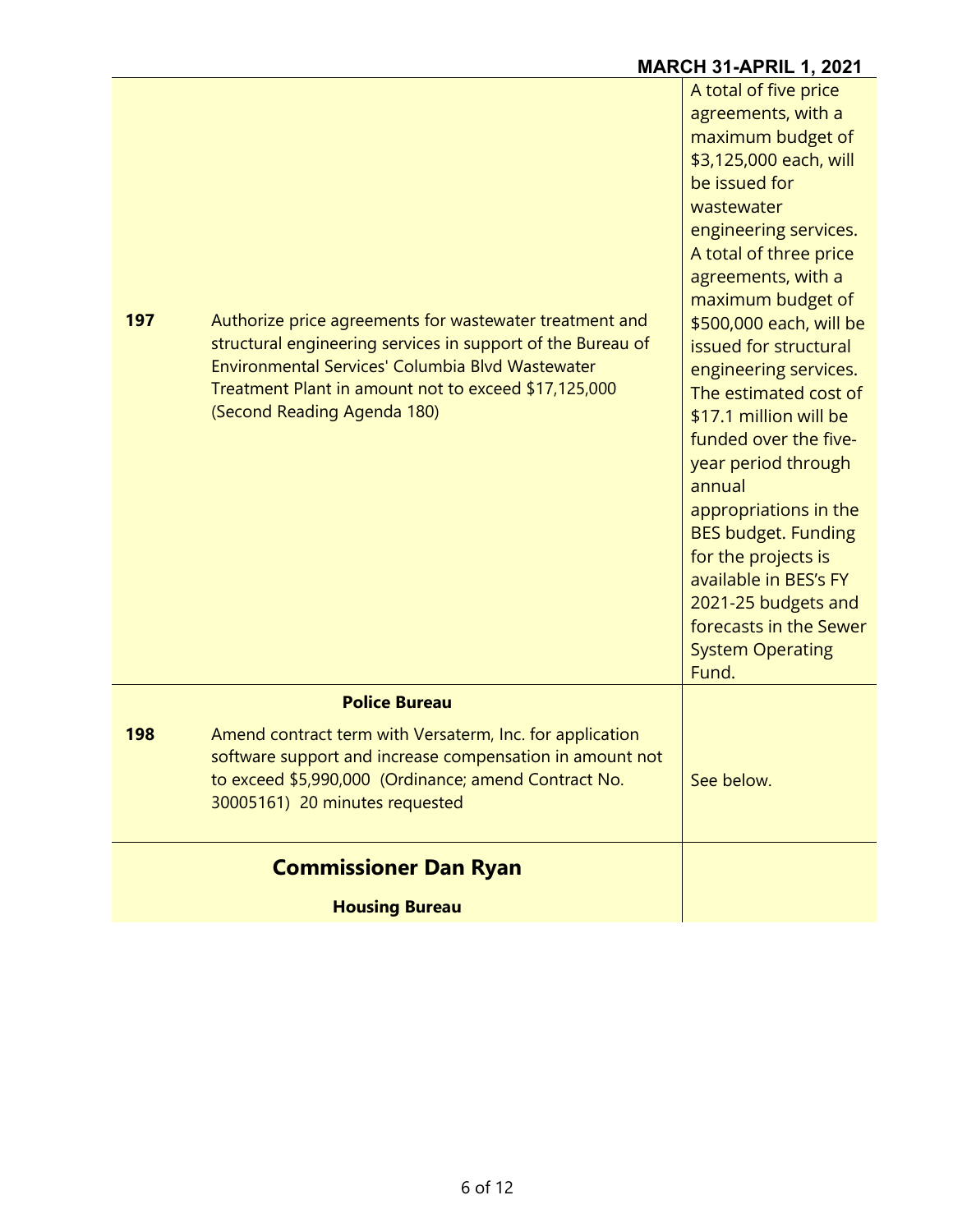#### **MARCH 31-APRIL 1, 2021**

This resolution approves 9 properties for the for the Homebuyer Opportunity Limited Tax Exemption program exemptions beginning in the 2021 tax year. The approved applications will increase revenue for the City of Portland in the form of a one-time application fee totaling \$8,100. A total of \$1,750 is collected for each completed application, \$900 goes towards Portland Housing Bureau administrative costs, and \$850 is paid to Multnomah County for administrative costs. This legislation will decrease revenue for the City of Portland in the form of foregone revenue totaling \$7,371. Total revenue foregone by all taxing jurisdictions in Multnomah County is \$24,561.

**199** Approve limited tax exemptions for properties under the Homebuyer Opportunity Limited Tax Exemption Program (Resolution) 10 minutes requested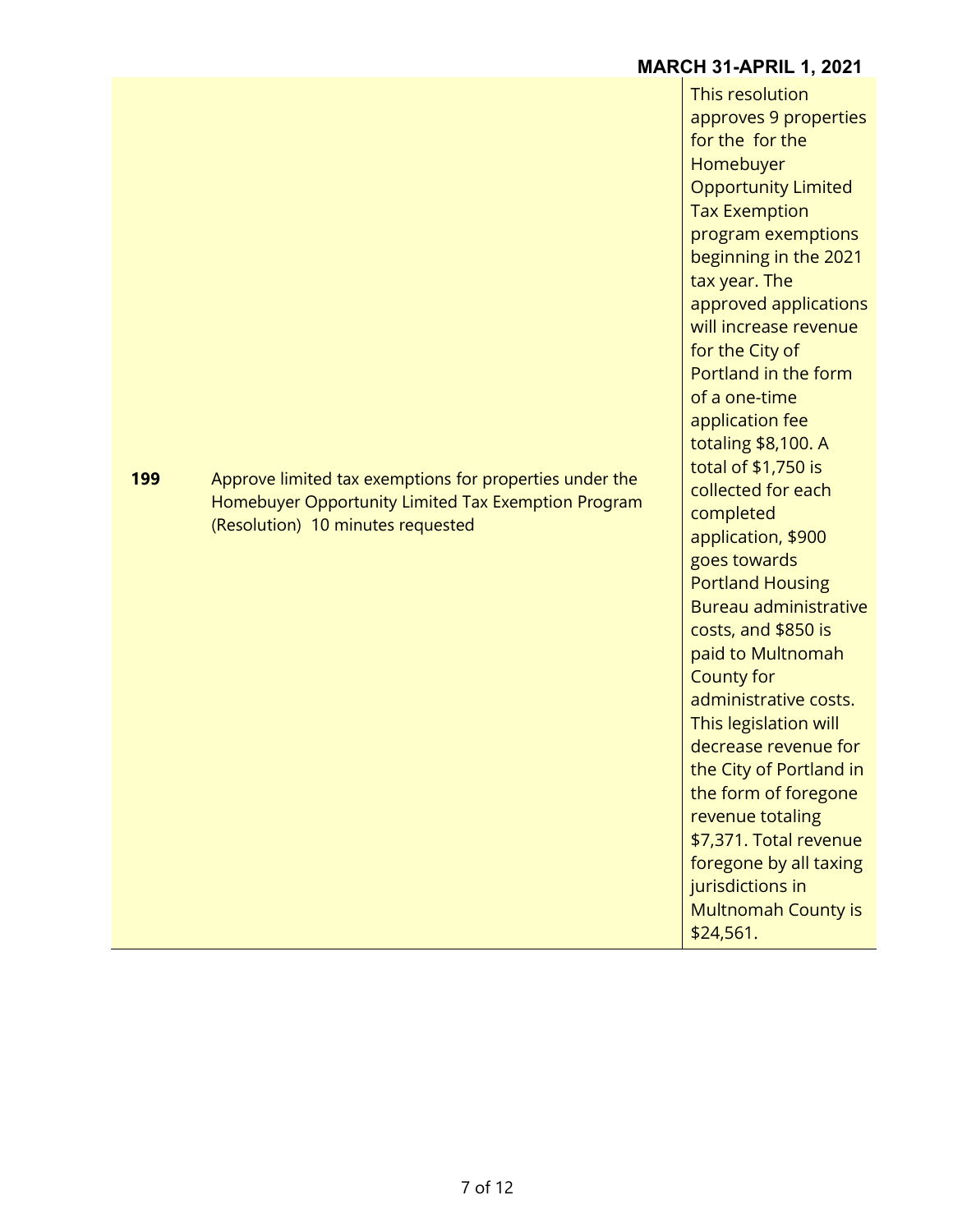|                                                                                                                                                                                                                                        | <b>Commissioner Jo Ann Hardesty</b>                                                                                                                                                                                                                                                                |                                                                                                                                                                                                                                                                                    |
|----------------------------------------------------------------------------------------------------------------------------------------------------------------------------------------------------------------------------------------|----------------------------------------------------------------------------------------------------------------------------------------------------------------------------------------------------------------------------------------------------------------------------------------------------|------------------------------------------------------------------------------------------------------------------------------------------------------------------------------------------------------------------------------------------------------------------------------------|
|                                                                                                                                                                                                                                        | <b>Bureau of Transportation</b>                                                                                                                                                                                                                                                                    |                                                                                                                                                                                                                                                                                    |
| 200                                                                                                                                                                                                                                    | Assess benefited properties for street, sidewalk, stormwater,<br>and mast arm traffic signal improvements at the NW 23rd<br>Ave, Vaughn St, and U.S. 30 intersection in the NW 20th Ave<br>Local Improvement District (Second Reading Agenda 181; C-<br>10049)                                     | The total property<br>assessment is<br>\$8,300,467. SDC<br>credits of \$1,901,804<br>are being offered.<br><b>PBOT has already</b><br>collected \$2,264,888<br>in SDC revenue as a<br>result of this LID<br>enabling<br>development, with<br>additional<br>development<br>pending. |
|                                                                                                                                                                                                                                        | <b>WEDNESDAY, 2:00 PM, MARCH 31, 2021</b>                                                                                                                                                                                                                                                          |                                                                                                                                                                                                                                                                                    |
|                                                                                                                                                                                                                                        |                                                                                                                                                                                                                                                                                                    |                                                                                                                                                                                                                                                                                    |
| 201                                                                                                                                                                                                                                    | TIME CERTAIN: 2:00 PM - Proclaim March 31, 2021 to be<br>Transgender Day of Visibility (Proclamation introduced by<br>Mayor Wheeler) 1 hour requested                                                                                                                                              | No fiscal impact.                                                                                                                                                                                                                                                                  |
| *202                                                                                                                                                                                                                                   | <b>TIME CERTAIN: 3:00 PM - Extend state of housing</b><br>emergency, operationalize efficiencies and identify Council<br>powers, specify a twelve-month duration, and waive portions<br>of the Portland Zoning Code (Ordinance introduced by<br>Mayor Wheeler) 2 hours requested for items 202-204 | See below.                                                                                                                                                                                                                                                                         |
| For items 203 and 204, no additional oral testimony will be heard. The<br>written record will remain open until March 30, 2021 at 5:00 p.m.<br>Submit written testimony to<br>https://www.portlandmaps.com/bps/mapapp/proposals/#/s2hc |                                                                                                                                                                                                                                                                                                    |                                                                                                                                                                                                                                                                                    |
| *203                                                                                                                                                                                                                                   | Amend Title 33 Planning and Zoning to facilitate the<br>provision of shelter and housing options for Portlanders in<br>need (Previous Agenda 183; Ordinance introduced by Mayor<br>Wheeler and Commissioners Rubio and Ryan; amend Code<br>Title 33)                                               | See below.                                                                                                                                                                                                                                                                         |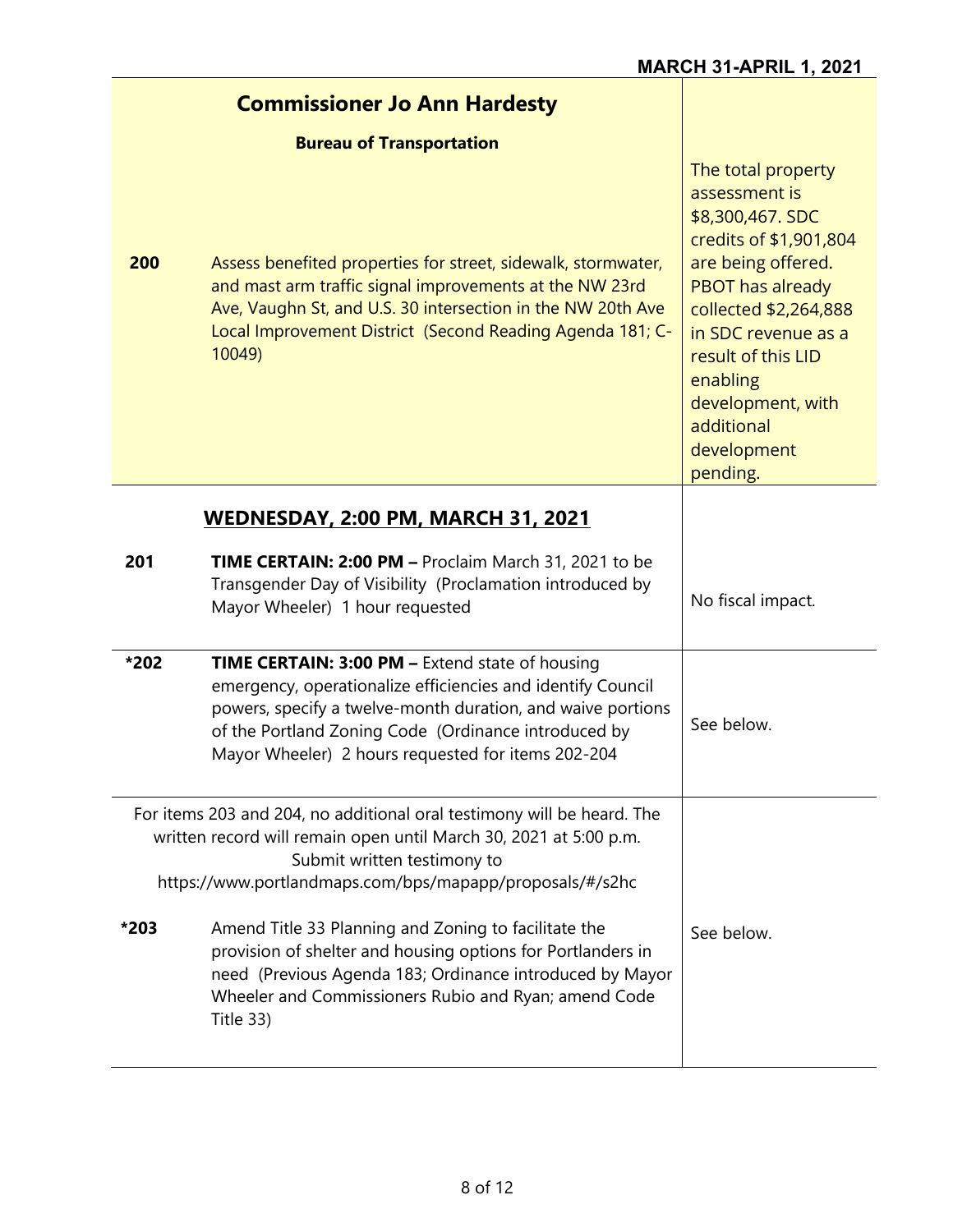| *204 | Amend City Code Health and Sanitation, Emergency Code,<br>Public Improvements, Water, Property Maintenance<br>Regulations and Affordable Housing to facilitate the<br>provision of shelter and housing options for Portlanders in<br>need (Previous Agenda 184; Ordinance introduced by Mayor<br>Wheeler and Commissioners Rubio and Ryan; amend Code<br>Titles 8, 15, 17, 21, 29, and 30) | See below. |
|------|--------------------------------------------------------------------------------------------------------------------------------------------------------------------------------------------------------------------------------------------------------------------------------------------------------------------------------------------------------------------------------------------|------------|
|      | <b>THURSDAY, 2:00 PM, APRIL 1, 2021</b>                                                                                                                                                                                                                                                                                                                                                    |            |
| 205  | <b>TIME CERTAIN: 2:00 PM - Authorize the Bureau of Planning</b><br>and Sustainability Director to execute grants focused on<br>clean energy, green infrastructure and workforce<br>development for a total allocation not to exceed \$9,235,400<br>from the Portland Clean Energy Community Benefits Fund<br>(Ordinance introduced by Commissioner Rubio) 2 hours<br>requested             | See below. |

**198** Amend contract term with Versaterm, Inc. for application software support and increase compensation in amount not to exceed \$5,990,000.

#### **CBO Analysis**

This ordinance authorizes an extension to the Police Bureau's existing contract with Versaterm for support of the multi-jurisdictional records management system known as RegJIN. This action will extend the contract from its current expiration date in July 2021 to July 2024, and increase the notto-exceed contract amount by \$2.2 million (increasing from \$3,790,000 to \$5,990,000).

Annual costs to the City for application support are anticipated to be \$624,000 in the first year of the extension period, which is slightly less than annual costs under the current contract. The extended contract also anticipates a move to the cloud in January 2022, with one-time costs for the conversion of approximately \$240,000.

Notably, this contract extension does not alter the current arrangement, whereby the City holds the contract for the multi-jurisdictional RegJIN support with Versaterm and owns the system, and the City is in turn paid by partner jurisdictions. This is a model in which the City assumes outsized responsibility for the annual costs of RegJIN support and maintenance. Moving away from this model was a major driver in earlier decisions to replace RegJIN with a new records management system. The Police Bureau chose to downgrade that technology replacement project over the last year, however, and instead elected to extend the contract with Versaterm.

**\*202** Extend state of housing emergency, operationalize efficiencies and identify Council powers, specify a twelve-month duration, and waive portions of the Portland Zoning Code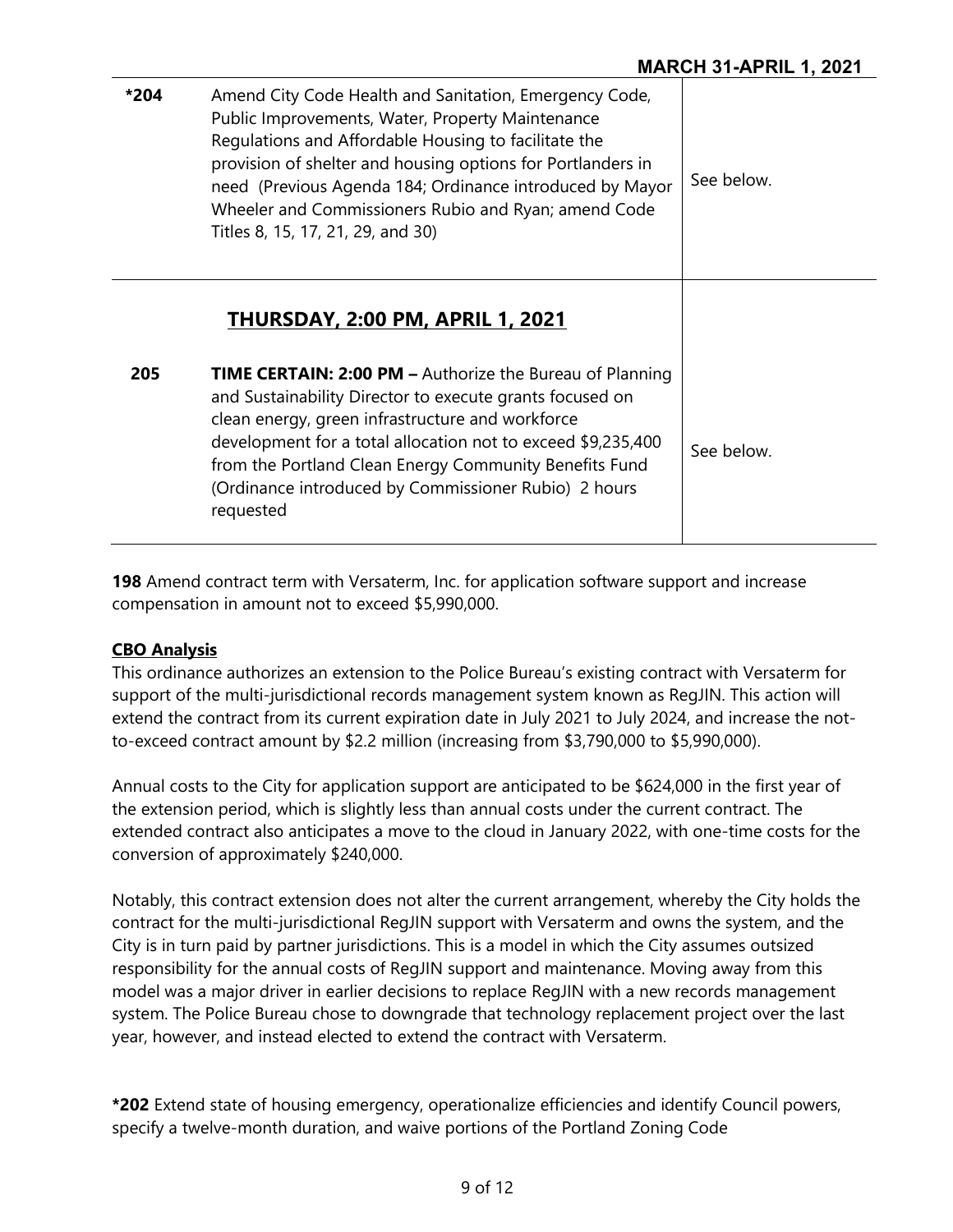#### **CBO Analysis**

This action extends the 2015 State of Housing Emergency for an additional 12-month period, through April 4, 2022. This is the fourth extension of the Housing State of emergency. The State of Emergency Declarations have allowed for the siting of day storage units and expedited design review process for affordable housing, which have expedited affordable housing development and the provision of service locations to people experiencing homelessness. This ordinance outlines that these system improvements should be put into operation as the normal course of business of the City prior to the termination of the housing emergency.

City Council is currently holding hearings and preparing for adoption of the Shelter to Housing Continuum package (Items #203 and 204), which proposes permanent code amendments in response to directives in previous housing emergency declaration ordinances. However, this Ordinance extends the Housing State of Emergency to monitor changing state and federal regulations around the eviction moratoriums, repayment of rent and mortgage repayment schedules. There are no direct or immediate financial and budgetary impacts of extending the Housing State of Emergency. The extension does direct several bureaus to continue data, tracking, and permitting efforts, that may increase or effect bureau workload. These include directing the following:

- The Portland Housing Bureau (PHB) and Office of Government Relations (OGR) to continue to monitor state and federal legislation related to the end of the housing relief, federal foreclosure moratorium and statewide eviction moratorium (HB 4401) as a result of the COVID-19 pandemic and related economic downturn.
- PHB and the Joint Office of Homeless Services (JOHS) to routinely track relevant measures that capture various criteria.
- PHB in coordination with the Bureau of Development Services (BDS )to continue to fast track permitting of affordable development.

**\*203** Amend Title 33 Planning and Zoning to facilitate the provision of shelter and housing options for Portlanders in need

#### **CBO Analysis**

This Ordinance amends Portland's Planning and Zoning Code (Title 33) in order to expand shelter and housing options throughout the city. The four most significant code changes are:

- Providing more flexibility for shelter siting,
- Establishing outdoor shelters as a new community service use,
- Liberalizing the group living allowances, and
- Allowing permanent occupancy of recreational vehicles and tiny house on wheels.

There are several other smaller code changes discussed in Exhibit B. These changes do not have a direct financial impact on the City's resources. Although this Ordinance reduces the level of regulation that applies to some types of housing and shelter, it does not create new regulations that would require any new Bureau of Development Services (BDS) or Portland Housing Bureau programs. However, any changes in zoning may impact property values and have eventual impacts on property tax revenue, but this impact is currently unknown.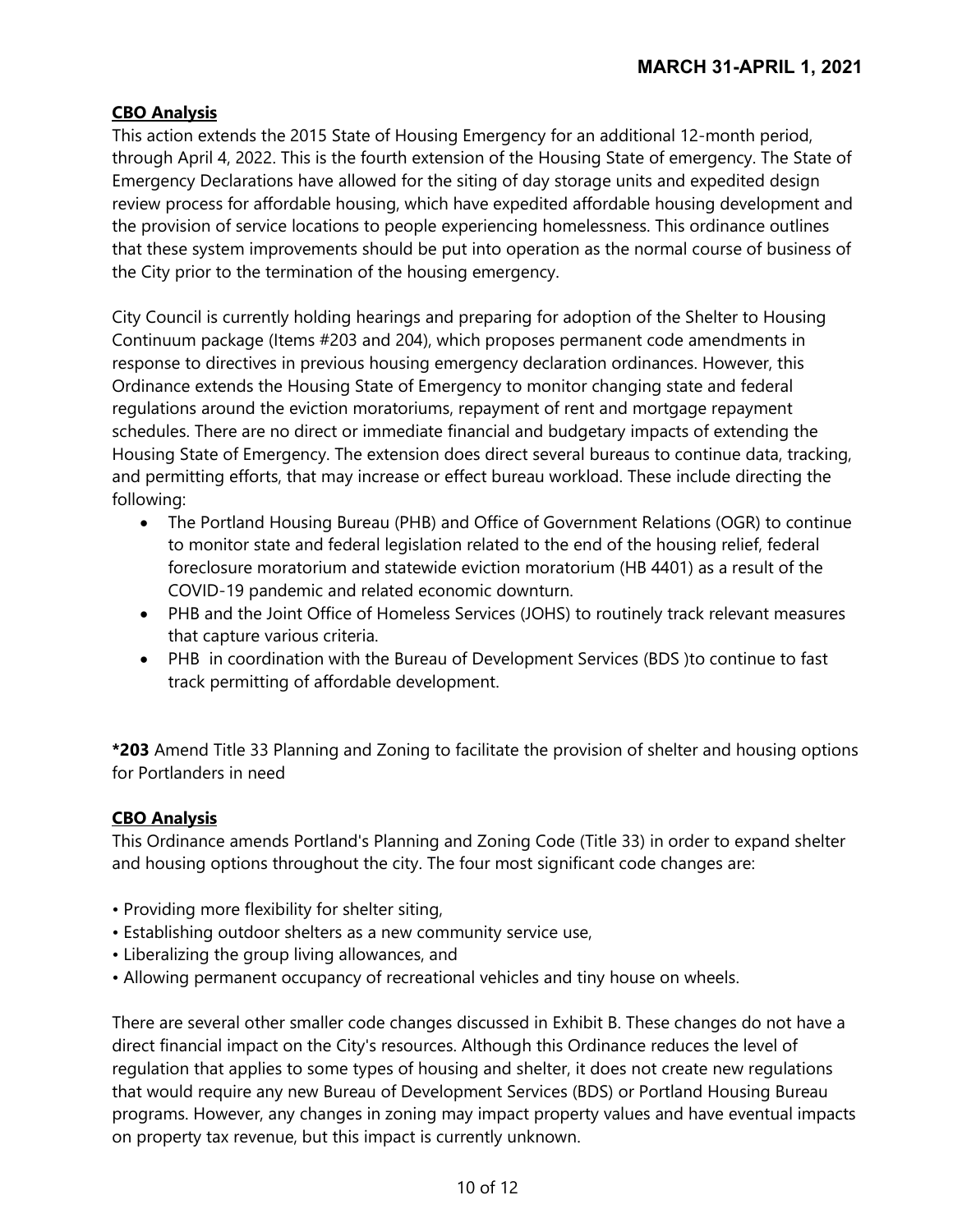Since the intent of these changes is to enable an increase in the development of shelters and affordable housing units in Portland, these zoning codes changes could result in an increase in future commitments from the City for development and/or operational costs for shelters and affordable housing developments. However, this potential increase is also currently unknown. This action removes regulatory barriers but does not commit resources for the additional facilities. Other potential future indirect financial impacts to the City and other stakeholders include:

• **Conditional Use review:** This Ordinance reduces the number of shelters that would require Conditional Use review, which the current zoning code requires for opening a shelter. Application fees for the review range from \$6,000 to \$26,000 and are paid to BDS to facilitate cost recovery of the program. The change will result in less workload and revenues to BDS, and also will result in savings to the Joint City-County Office of Homeless Services and other entities involved in opening new shelters.

• **Reduction in unsanctioned camping impacts:** the project aims to reduce the number of people camping in unsanctioned locations in the public right of way and other public spaces by making it easier to open sanctioned managed facilities. In the long term, the bureau expects

this will help reduce City expenses related to responding to unsanctioned camping impacts, such as those currently funded by PBOT, Parks, and BES, among others.

• **Group Living Classifications:** The project reclassifies Group Living from a Conditional Use to a use that is allowed by right in more zones. Single Room Occupancy (SRO) housing is one type of Group Living use that is sometimes included in affordable housing projects. By removing the Conditional Use requirements, the project will reduce the cost to obtain permits for certain affordable housing projects that incorporate SRO configurations.

• **Household and Group Living Development Fees:** By changing the code definitions of Household and Group Living, the project could impact how some development projects are classified, which could have impacts on fees that apply to those projects, or how Systems Development Charges (SDCs) are assessed. These changes will primarily impact apartment units and houses with a large number of bedrooms. These impacts are expected to be minor because there are a limited number of projects that are configured this way.

• **BDS Staff capacity and Land Use Services Fees:** Changes to the Zoning Code in this ordinance will require BDS to make a small onetime investment in staff time in 2021 to update informational handouts and other public information. This may include new summaries of regulations impacting RV/Tiny House on Wheels, Group Living uses, and Community Service uses. There may be a small decrease in the amount of land use review fees collected by BDS, and a small decrease in the Land Use Services Division workload. However, the bureau expects the effect to be minimal as the number of Conditional Use Reviews for Group Living and shelters has only averaged one or two applications per year.

**\*204** Amend City Code Health and Sanitation, Emergency Code, Public Improvements, Water, Property Maintenance Regulations and Affordable Housing to facilitate the provision of shelter and housing options for Portlanders in need